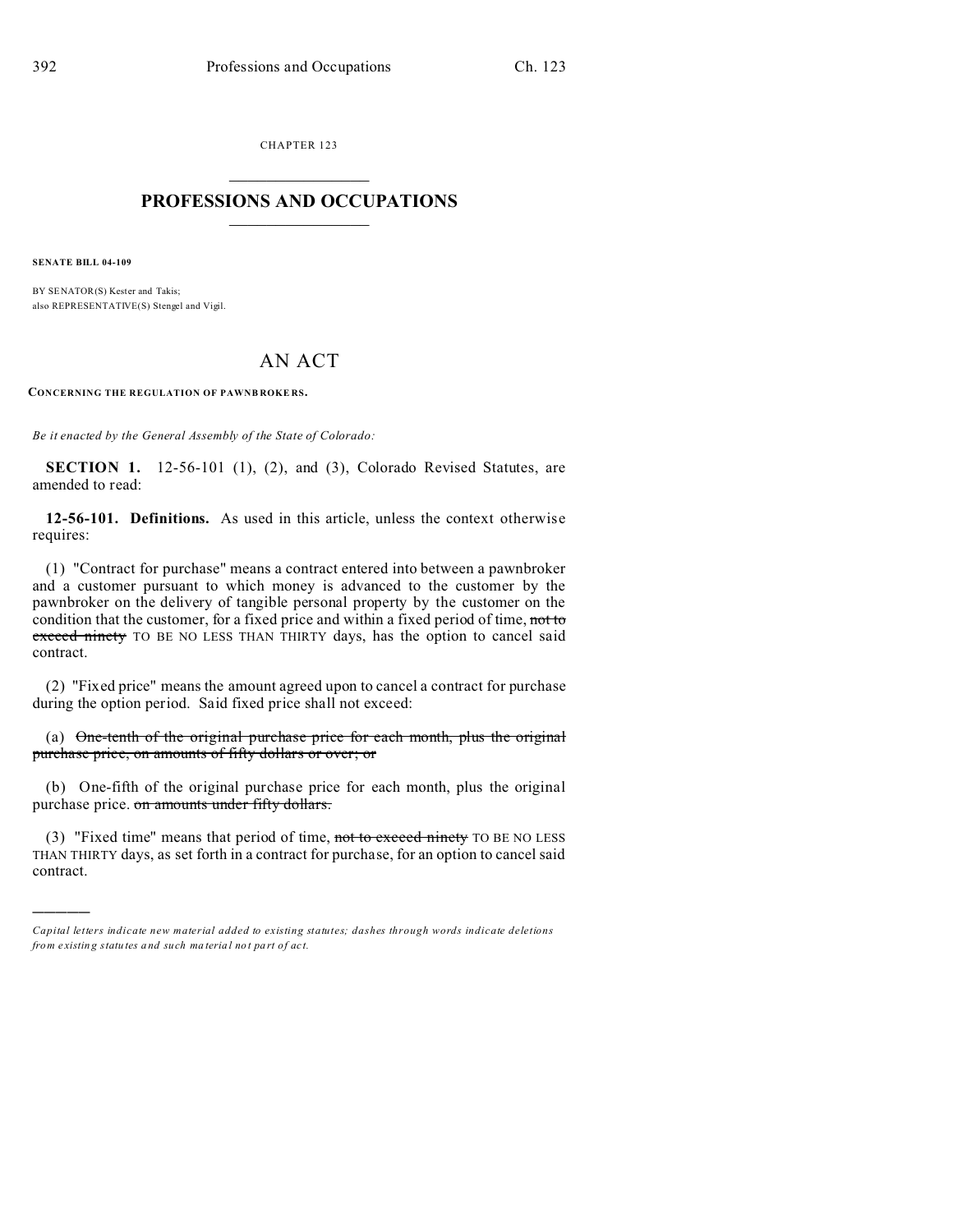**SECTION 2.** 12-56-102, Colorado Revised Statutes, is amended to read:

**12-56-102. Local authority to license and regulate.** Local licensing authorities may license pawnbrokers and require that pawnbrokers be bonded and insured and may enact regulations governing pawnbrokers, which regulations shall be at least as restrictive as the provisions of this article; EXCEPT THAT THE REGULATIONS SHALL BE NO MORE RESTRICTIVE THAN THIS ARTICLE WITH RESPECT TO FIXED TIME AND FIXED PRICE.

**SECTION 3.** 12-56-103 (1), (2), (3), (4), and (7), Colorado Revised Statutes, are amended to read:

**12-56-103. Required acts of pawnbrokers.** (1) A pawnbroker shall keep a numerical register OR OTHER TANGIBLE OR ELECTRONIC RECORD in which he THE PAWNBROKER shall record the following information: The name, address, and date of birth of the customer, and his THE driver's license number or other identification number from any other form of identification which THAT is allowed for the sale of valuable articles pursuant to section 18-16-103, C.R.S., or for the sale of secondhand property pursuant to section 18-13-114, C.R.S.; the date, time, and place of the contract for purchase or purchase transaction; and an accurate and detailed account and description of each item of tangible personal property, including, but not limited to, any trademark, identification number, serial number, model number, brand name, or other identifying marks on such property. The pawnbroker shall also obtain a written declaration of the customer's ownership, which shall state that the tangible personal property is totally owned by the customer, or shall have attached to such declaration a power of sale from the partial owner to the customer, how long the customer has owned the property, whether the customer or someone else found the property, and, if the property was found, the details of the finding.

(2) The customer shall sign his name in such THE register OR OTHER TANGIBLE OR ELECTRONIC RECORD and on the declaration of ownership and SHALL receive a copy of the contract for purchase or a receipt of the purchase transaction.

(3) Such THE register OR OTHER TANGIBLE OR ELECTRONIC RECORD, AS WELL AS A COPY OF THE CONTRACT FOR PURCHASE OR A RECEIPT OF THE PURCHASE TRANSACTION, shall be made available to any local law enforcement agency for inspection at any reasonable time.

(4) The pawnbroker shall keep each register OR OTHER TANGIBLE OR ELECTRONIC RECORD for at least three years after the date of the last transaction entered in the register.

(7) (a) Every pawnbroker shall provide the local law enforcement agency, on a weekly basis, with two records, on a form to be provided or approved by the local law enforcement agency, of all tangible personal property accepted during the preceding week and one copy of the customer's declaration of ownership. The form shall contain the same information required to be recorded in the pawnbroker's register OR OTHER TANGIBLE OR ELECTRONIC RECORD pursuant to subsection (1) of this section. The local law enforcement agency shall designate the day of the week on which the records and declarations shall be submitted.